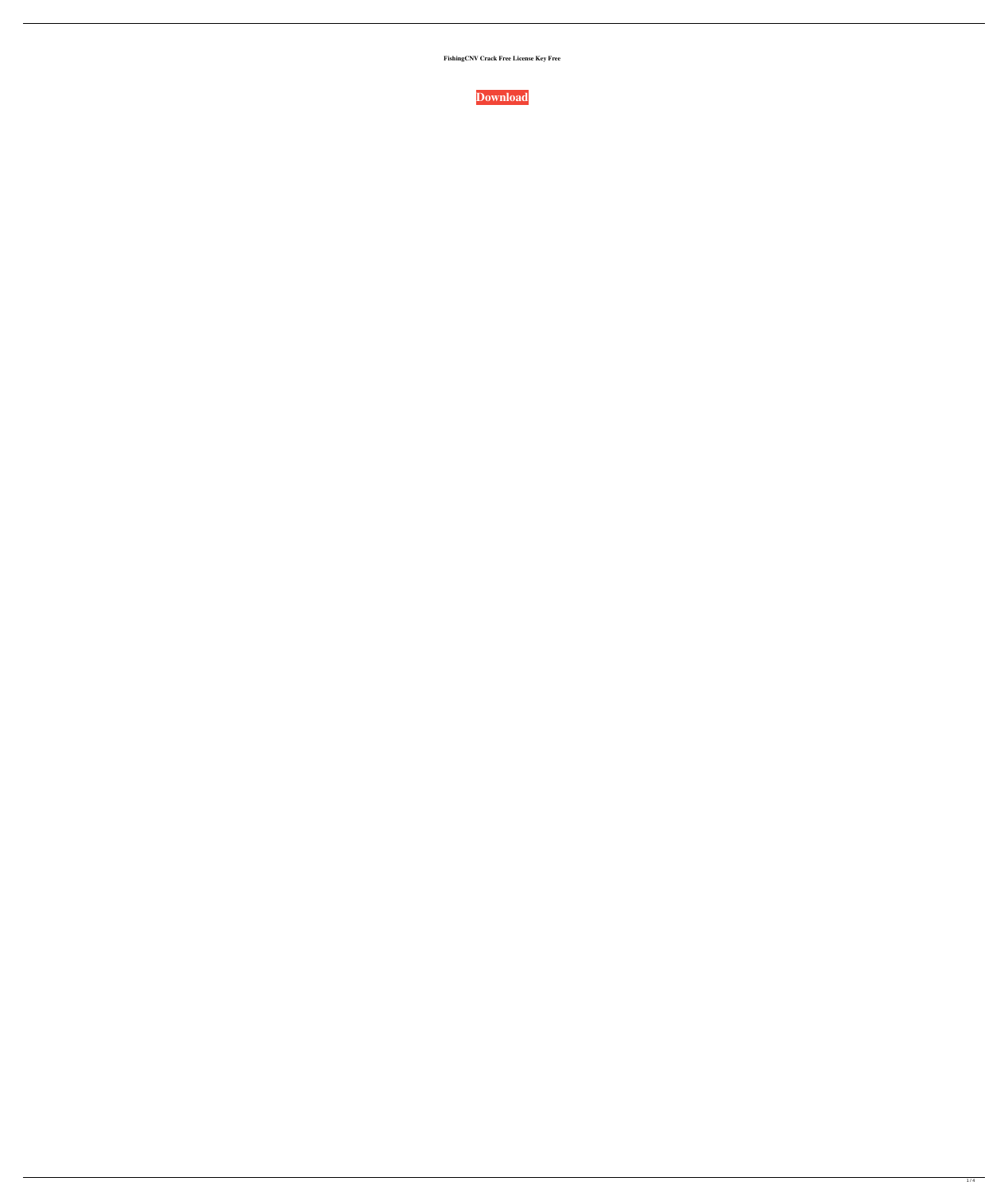## **FishingCNV Crack Free**

This is a Java software to make final alignments of query data against contig sequences of the reference genome and produce output result files required for mutation calling or confirmation. The main utilities include: 1) alignments of query data against contig sequences of the reference genome using MAQ4 and qualimap.2) SVTyper3FIN - enable you to make final alignments of query data against contig sequences of the reference genome using sa University of Helsinki). Note: SVTyper3FIN is Java based and requires Java Runtime Environment to execute, This program generates a file with uniform random numbers from which you can extract random numbers. It is written of random numbers should be more uniform and use less computer time than other random number generators. Supported Platforms: Windows, \*nix (C)Q: How to customise the title attribute for text field/input in Sencha Touch 2? Ext.create('Ext.form.TextField', { label : 'ID', value: Ext.id(), width: 150 }); I want to set the attribute value as the same as label. I tried this, but it doesn't work. title: this.label What is the right syntax to use same name as the label (use: label in below example to remove the label name as default) title: this.label.getAttributes() Otherwise, title: this.label as it is may not fit the sencha theme. There are too many (or never?) that you may want to review or copy/pasted manually

## **FishingCNV Torrent (Activation Code)**

This article covers how to use FishingCNV Crack Free Download and how to use the application to detect CNVs from your exome sequencing data. Contact: Liang Cheng Bioinformatics Department University of Science and Technolo fishing\_cnv@ustc.edu.cn published:21 Sep 2016 views:1202 This software is available for free download and use. We are willing to improve it, it is open source (for now), and we like feedback. Please contact us so that we c Feb 2015 views:5948 This is the second of a three part-series on how to use WGS files. In this video we will cover how to use WGS files with tools like SeqView, SNP & INDELDetector, fMator and Manta to find both common and WGS file. CALL TODAY: (800) 527-6182 At Highmark we don't just provide another health insurance plan, we provide a health plan that you can afford. In today's environment, you have a multitude of insurance carriers who hid insurance jargon. In simple English, you want to know what you are buying, you want a low premium, and you want to know that Highmark will be there when it counts. published:30 Nov 2015 views:7247 In this video we will loo (Copy Number Variants) in the exome sequencing data using exomeCAVATe. CNV (or Copy Number Variation) This video shows how to determine all of the CNV regions in exome sequencing data. This video is a revision on a previou show how to determine if the CNVs are present in the heterozygous state, how to determine if they are tandem or terminal CNVs,, how to determine if the CNVs were found in a69d392a70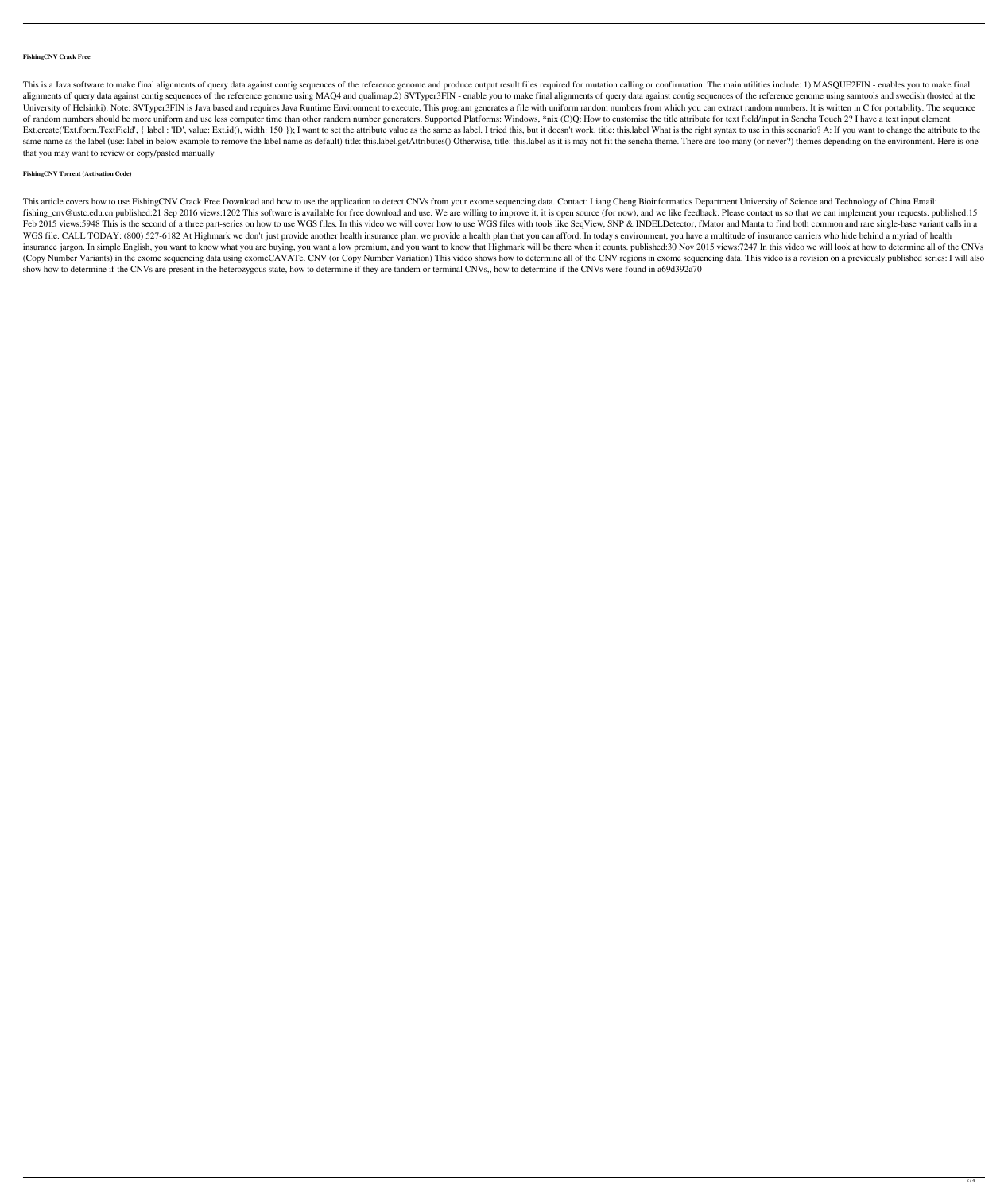## **FishingCNV**

Version 2.0.0.4 FISHING\_CNV was designed to analyze and detect CNVs (Copy number variations) from exome sequencing data. It can detect CNVs from any humber of exons from any humber of exons from any known gene and multiple FISHING\_CNV are verified against other CNV callers. The CNVs are outputted in variant call format (VCF) and are indexed by genome coordinates. This can make it easy to check a list of loci for CNVs, or work with the final CNVs. Fishing\_CNV works by comparing the CNV against control files that map CNV regions to gene models. The toolbox includes: (1) a CNV detecting copy number gains and losses, (2) CNV allelotyping tools, and (3) tools for coverage files and RPKM files from BAM files. Fishing\_CNV is available from Please report any bug or issue to: support@huda-genomics.de FISHING\_CNV Build Scripts: To setup the bash script, simply run the following commands create\_vcf.sh If your are using Linux, please run the following Makefile g++ main.cpp -o main.bin On MacOS g++ main.cpp -o main.bin lipo -create -o main main.bin On Windows, please run the following C:\> g++ main.cpp -o ma Windows' cmd, command prompt. In this case, you need to enter the command line C:\> g++ main.cpp -o main.exe If the Windows version shows permission issues, you can get the necessary permission by C:\> type chmod 777 main. On MacOS, you can use the package manager to install the needed libraries C:\> brew install m # M is the extension of the package manager you are using \* On Windows, it is recommended to use the MSI tool to install the nee

'FishingCNV' is a simple, Java-based application for the detection of CNVs. This application helps researchers to estimate the quality of CNVs for sequencing data, and to identify "false positive" CNVs which are often due alleles, including those which are not supposed to be found in the sample. Single-nucleotide variant (SNV) calling tools use the local coverage depth of reads from the same base to estimate the quality of the variant. Fish majority of the CNVs. Sample VCF file: read1.fastq read2.fastq 1 0.907378 NA 2 0.907378 0.907378 3 0.907378 NA 1 2 2 2 2 2 2 2 2 2 2 2 2 2 2 2 2 2 2 2 2 2 2 2 1 3 3 1 2 6 6 2 3 9 9 3 3 12 12 3 4 14 14 4 4 16 16 4 4 18 18 4 4 20 20 4 4 22 22 4 4 24 24 4 4 26 26 4 4 28 28 4 read1.fastq read2.fastq 1 1 1 1 0 2 2 2 2 2 3 3 3 3 3 4 4 4 4 4 5 5 5 5 5 6 6 6 6 6 7 7 7 7 7

# **What's New in the?**